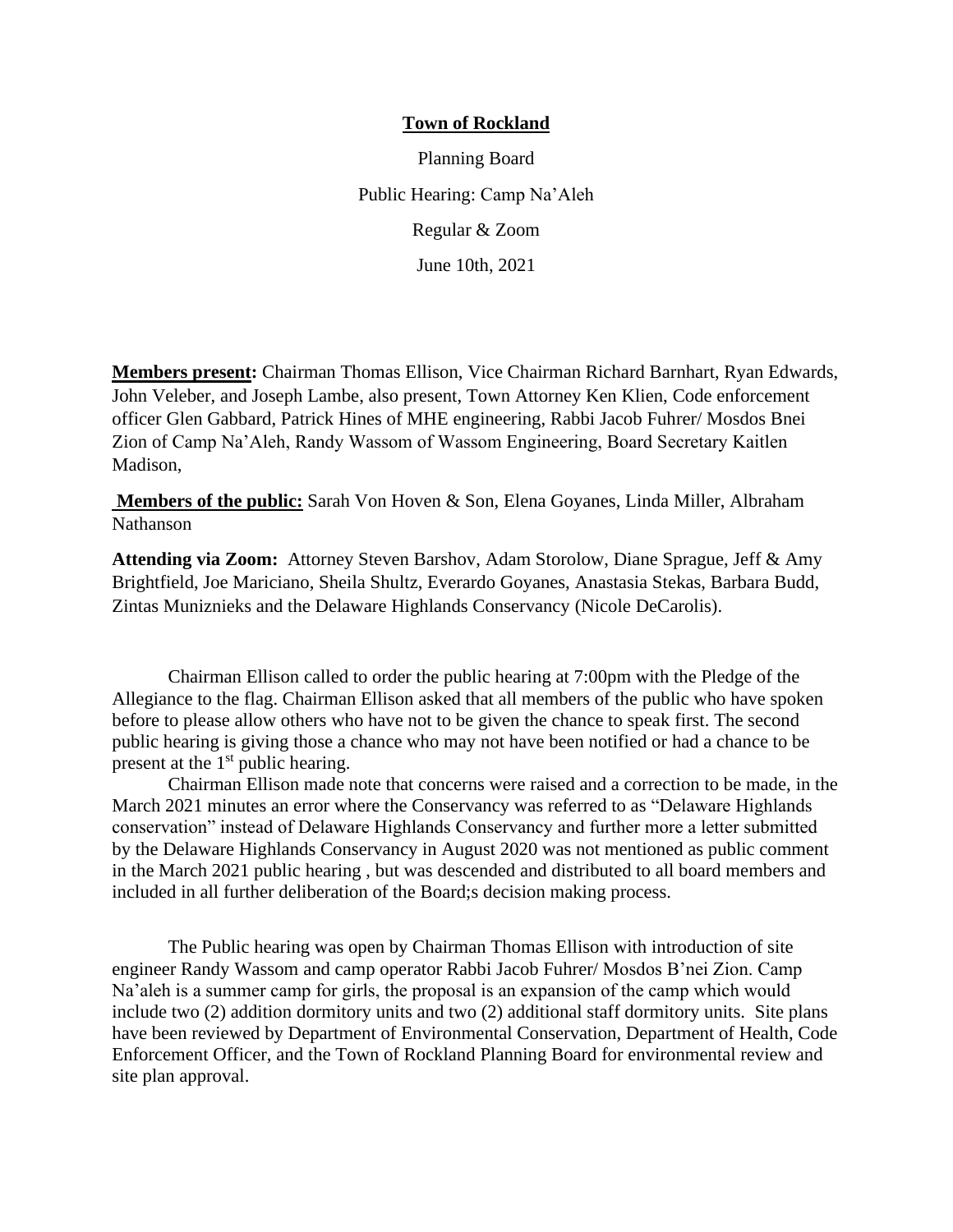Town of Rockland Planning Board Public Hearing: Camp Na'aleh Page 2

The public hearing was open to Public Comment, as follows:

• Steven Barshav, Attorney representing Camp Na'Aleh: letter submitted of applicable legal authorities that govern the board's review of this type of application, this is a religious use / educational facility.

Reviewed the application and conditions set forth by the board in the resolution that was not approved at prior meeting, and how it fits within the applicable law. Mr. Barshav states after review, that the applicant agrees with the conditions set forth and in the draft resolution of approval. As a result of this, if the board were to approve, a "meeting of the minds" would be set to address the public concerns that have been raised. Concerns of trespassing, vandalism, noise, littering, and blocked access to right of way exist. Fostering of good relationships between neighbors would be further discussed.

- i) Chairman Thomas Ellison wanted noted that through out the review process the project was always referred to as a camp, and the issue of it being religious use has never been brough up to until tonight.
- ii) Mr. Steven Barshav the use of the word "camp" is used for all types of locations particularly in this (Catskill) region, examples of boy scout, fishing, hunting, sports and religious use camps, these examples are also submitted in the letter as clarification.
- Albraham Nathanson: enjoys the camp as neighbors, only complaint is loud noise after 10pm.
- Joe Marciano: loud noise complaint, environmental concerns / litter, concerns over leech field
	- (a) Address by Randy Wassom pre-season testing of leech field  $&$  wells on annual basis.
	- (b) Review of plan by DEC requires prior approval.
- Sarah Von Hoven: disregard to easement agreement returned to the area 3 out of 4 times the road was blocked with a minivan, 18-wheeler and Backhoe.

A fence & Trail cameras are already present on VonHoven side of the property.

- a) Patrick Hines of MHE engineering stated that 400ft of fence along VonHoven side only. Concerns of Trespassing, vandalism, littering, environmental concerns, concerns of violation enforcement of conditions set forth.
- b) Directed to Planning Board and Code Enforcement officer Glen Gabbard.
- Diane Sprague: traffic & pollution complaint, concern of public health due to a lack of mask wearing by campers in summer of 2020, noise complaint, wildlife concern – increase in bears, leech field use.